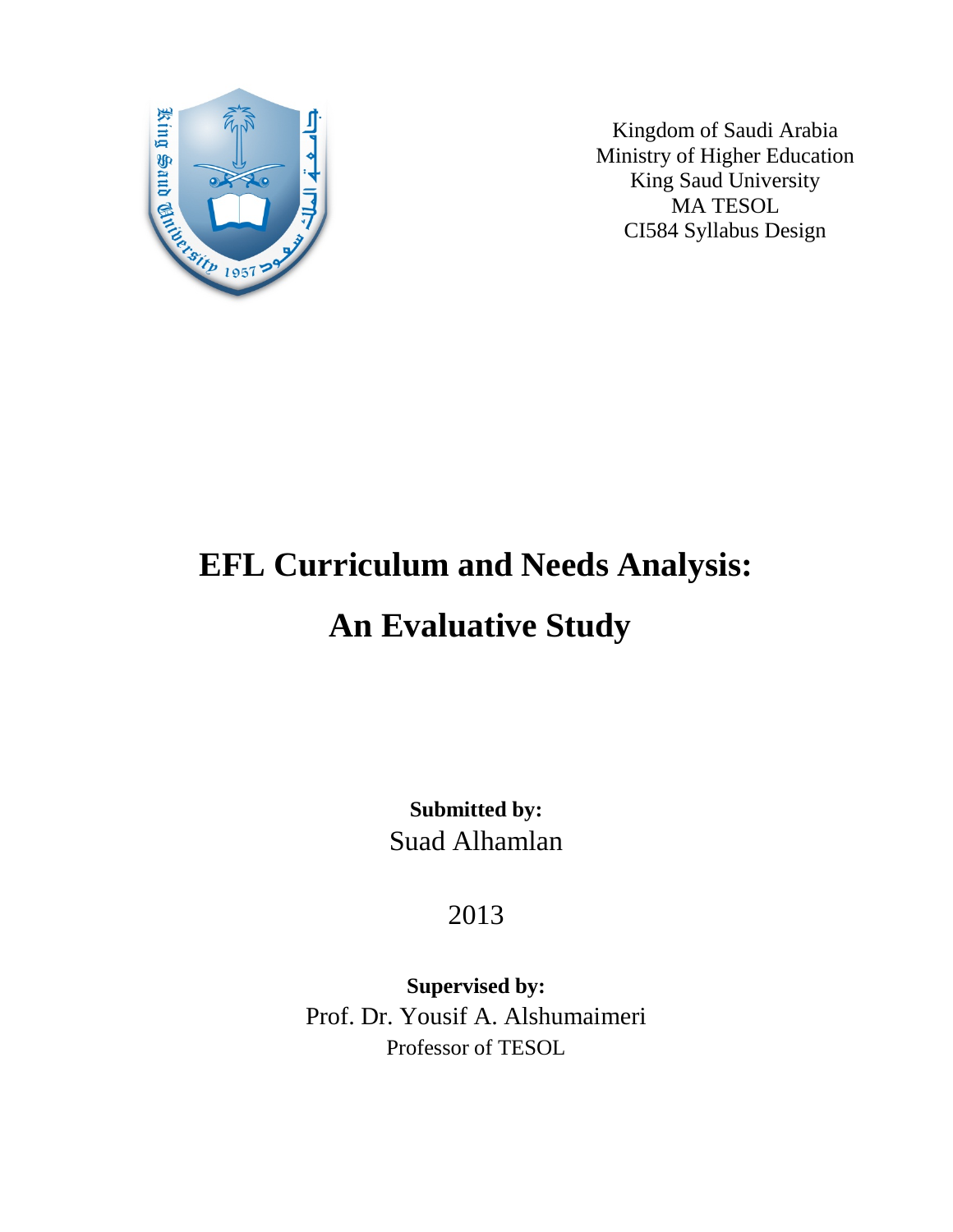# **Abstract**

 The current paper is an assessment of the 'Traveller 5', the English Language curriculum that is taught in third secondary Schools in Saudi Arabia. Through this paper, the author focused on whether this curriculum fulfills students' needs. This syllabus has been introduced as part of the English Language Development Project (ELDP) implemented by the Saudi Ministry of Education. In order to achieve this goal, a questionnaire was prepared by the project committee aimed at exploring students' perceptions about this particular syllabus. The participants of this project were 500 female students at the third secondary grade from Riyadh region in the kingdom of Saudi Arabia. The results of the research revealed that the syllabus meets the requirements of the students in general sense. However, students did not give high evaluation to issues such as; the difficulty of the material in the textbook, the allowing students to interact in the classroom, and the number of the new vocabulary items in the textbook. The paper suggests focusing on these items in order to make it according to students' needs.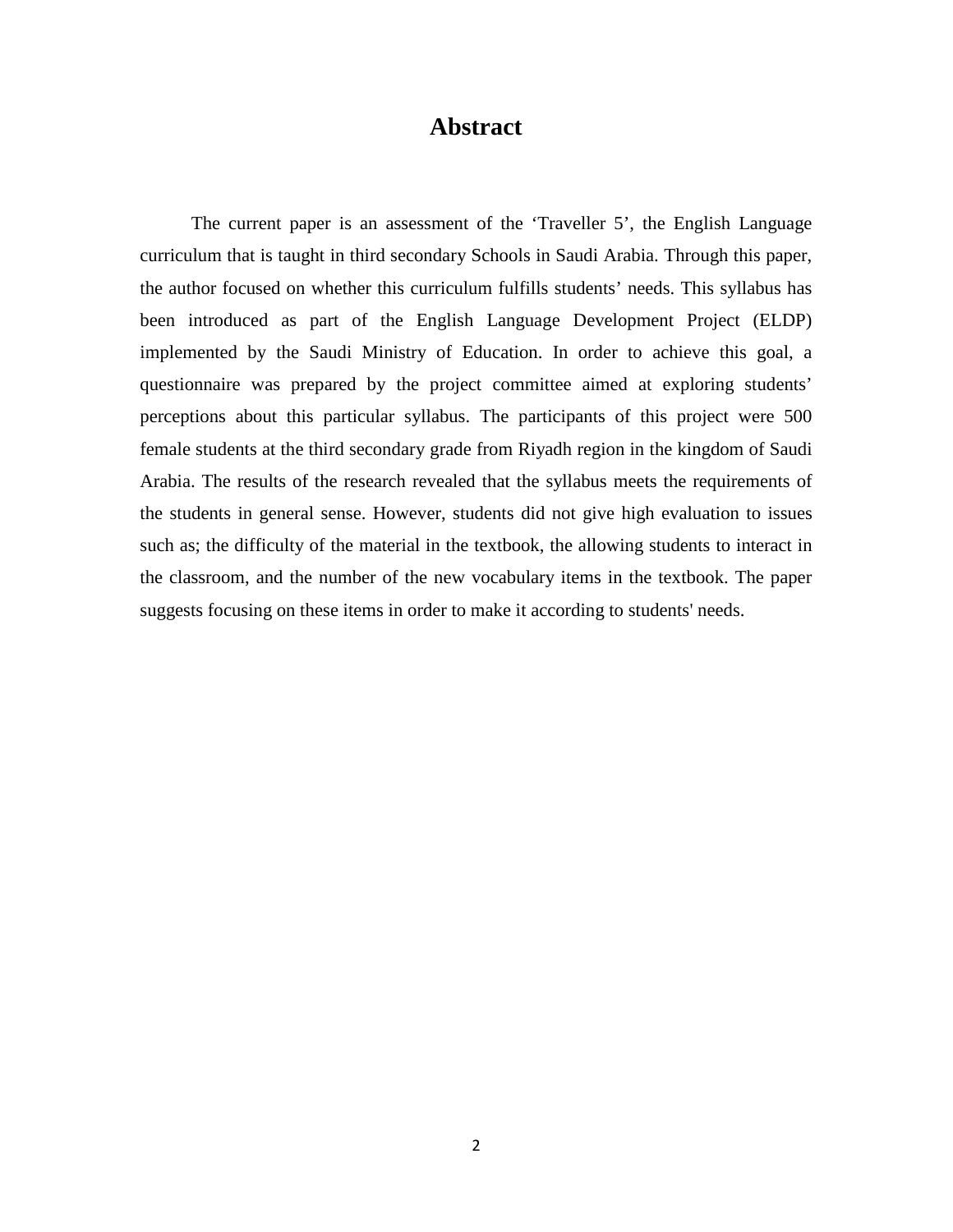# **Acknowledgement**

First and primarily, I humbly give my eternal credit to Allah for his blessing endowed upon me in accomplishing this work.

 Then I would also like to express my deep gratitude to Professor Dr. Yousif Alshumaimeri for his continuous support & ongoing advice.

 In addition, I would like to acknowledge the support provided by my family during the preparation of this assignment paper.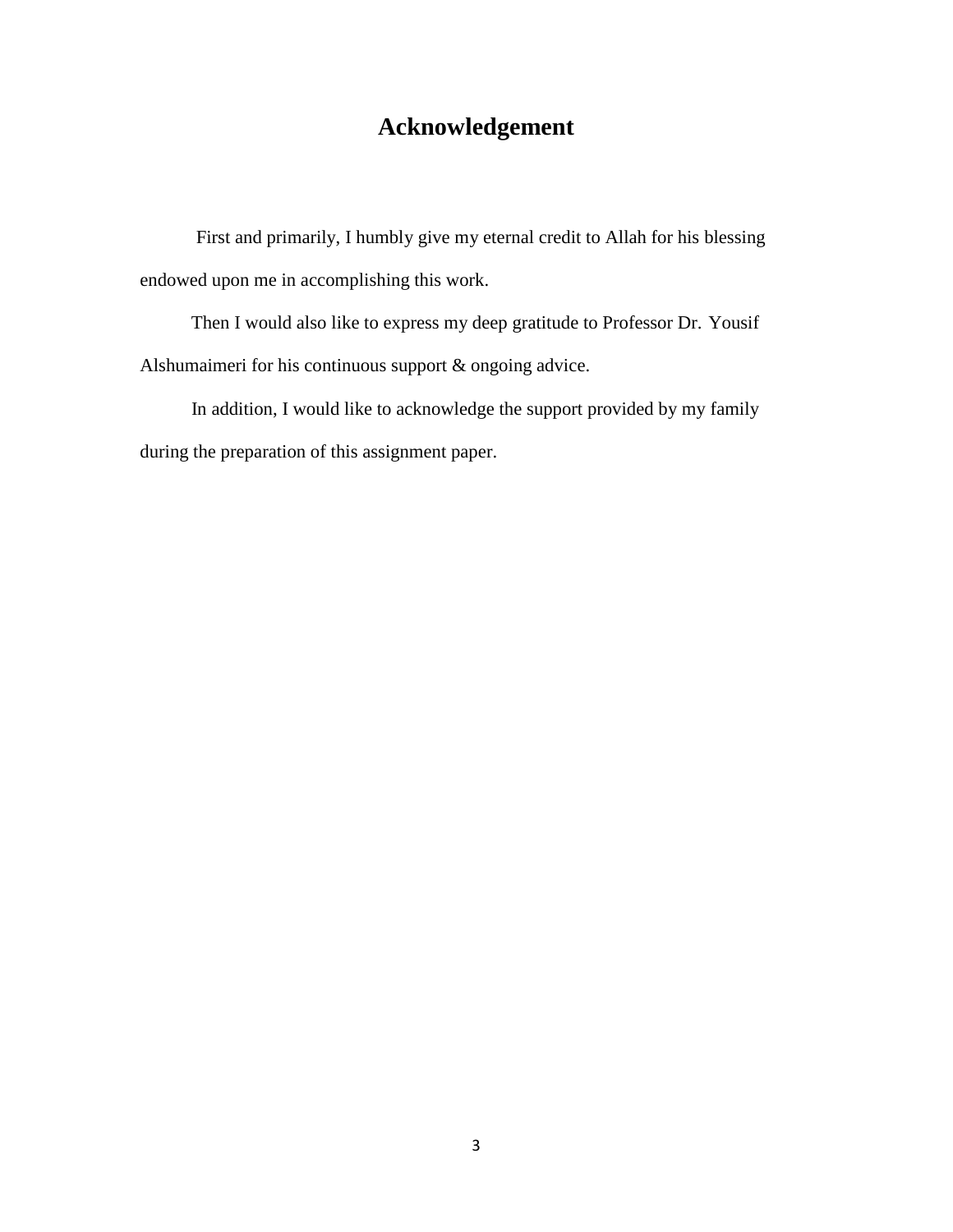# **Table of Content**

|                                                    |  | خطأ! الإشارة المرجعية غير معرّفة.   |  |
|----------------------------------------------------|--|-------------------------------------|--|
|                                                    |  | خطأ! الإشارة المرجعية غير معرّفة.   |  |
|                                                    |  | خطأ! الإشارة المرجعية غير معرّفة.   |  |
|                                                    |  | خطأ! الإشارة المرجعية غير معرّفة.   |  |
|                                                    |  | خطأ! الإشارة المرجعية غير معرّفة.   |  |
|                                                    |  | خطأ! الإشارة المرجعية غير معرّفة. . |  |
| 2.3. ELT Syllabus Evaluation in the Global Context |  | خطأ! الإشارة المرجعية غير معرّفة.   |  |
| 2.4. ELT Syllabus Evaluation in the Saudi Context  |  | خطأ! الإشارة المرجعية غير معرّفة.   |  |
|                                                    |  | خطأ! الإشارة المرجعية غير معرّفة.   |  |
|                                                    |  | خطأ! الإشارة المرجعية غير معرّفة.   |  |
|                                                    |  | خطأ! الإشارة المرجعية غير معرّفة.   |  |
|                                                    |  | خطأ! الإشارة المرجعية غير معرّفة.   |  |
|                                                    |  | خطأ! الإشارة المرجعية غير معرّفة. . |  |
|                                                    |  |                                     |  |
|                                                    |  |                                     |  |
|                                                    |  |                                     |  |
|                                                    |  |                                     |  |
|                                                    |  |                                     |  |
|                                                    |  |                                     |  |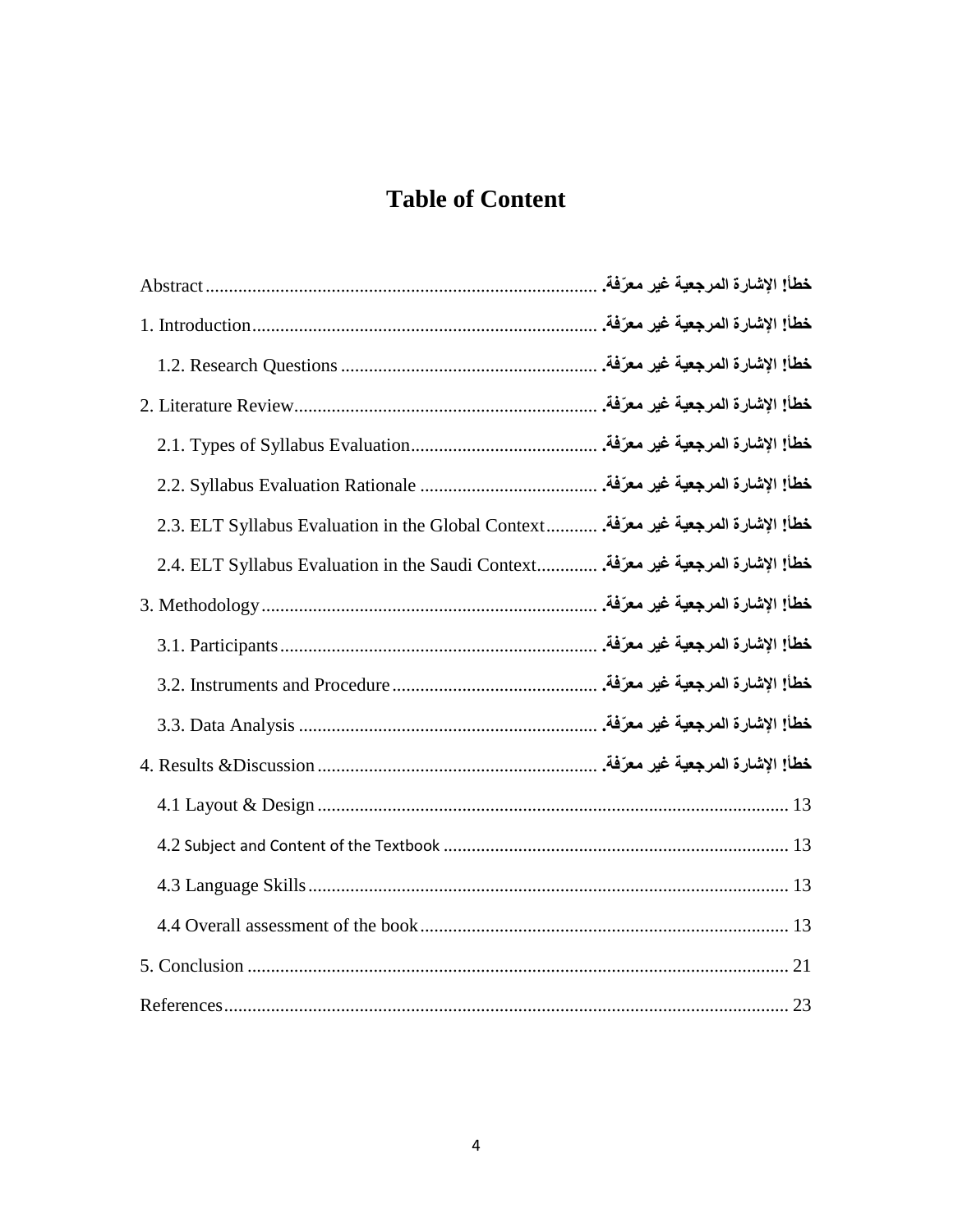## 1. Introduction

 English language curriculum has witnessed substantial developments over the past decades. The process of curriculum development is a dynamic process involving interrelated elements of needs analysis, goals placement, implementation, and program evaluation (Richards, 2011). The evaluation of the existing curricula has been argued to have many benefits. According to Jackson (2005), curriculum evaluation is undertaken in order to ensure that the learners' needs are adequately addressed. The English for Academic Purposes (EAP) curriculum should undergo continuous evaluation and renewal in order to make it effective and responsive to the future needs of the learners.

 The needs assessment in an EAP is mainly carried out in order to obtain a deep insight and a greater input about the current and future needs of language learners from multiple perspectives: subject teachers, present and former students to assist in making well-advised decisions on the objectives and the goals that the new curriculum should address and to ensure that the curriculum content matches the students' needs as closely as possible (Cowling, 2007).

 Textbook is regarded as the visible heart of any English language teaching program. It is the foundation for how much linguistic input the students will get in the classroom (O'Neill, 2008). Richards (2011) argues that in some contexts, textbooks may provide the ground for the content of the lessons, and the type of linguistic practice the learners engage in. In other contexts, textbooks may be complementary to the teacher's instruction. For students, textbooks may be the main source of contact they have with the language apart from input given by the instructor (Cowling, 2007). Furthermore,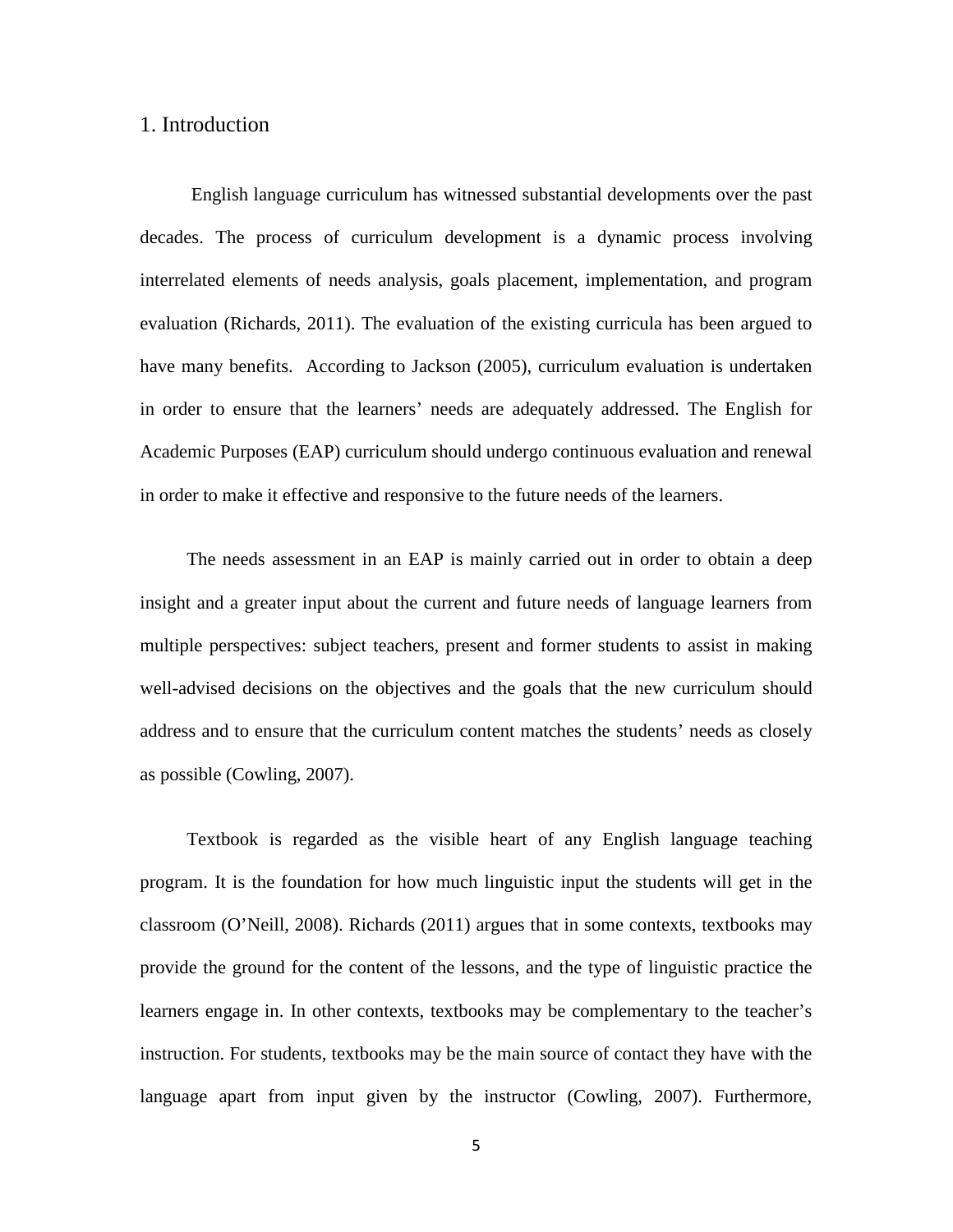textbooks may serve as a kind of training to the teachers by giving them ideas on how to teach lessons.

 Besides being a fundamental teaching tool in regular English teaching and learning contexts, textbook also has a significant role in the process of innovation. According to Hutchinson and Torres (1994), the significance of the textbook becomes more vivid in periods of change. Textbooks may act as go-betweens and possible agents for change during educational innovation because of many reasons; first textbooks act as a tool for teacher and learner training, textbooks provide a picture of how the renewal will look like and they provide the psychological support to instructors.

 Evaluation of the English language curriculum has become very common in all EFL contexts. This has coincided with the efforts of the educational authorities to produce native-like speakers of English in places where English is not the native language. The Kingdom of Saudi Arabia has always been engaged in improving the English language teaching programs at all levels few years ago. Therefore, this paper is an attempt to enhance these efforts by evaluating the 'Traveller 5' textbooks for third secondary grade as part of the English Language Development Project (ELDP) that is carried out under the supervision of the Saudi Ministry of Education.

#### **1.2. Research Questions**

Following research questions guided the research;

a) To what extent does the Traveller 5 textbook meet the needs of the third secondary grade students?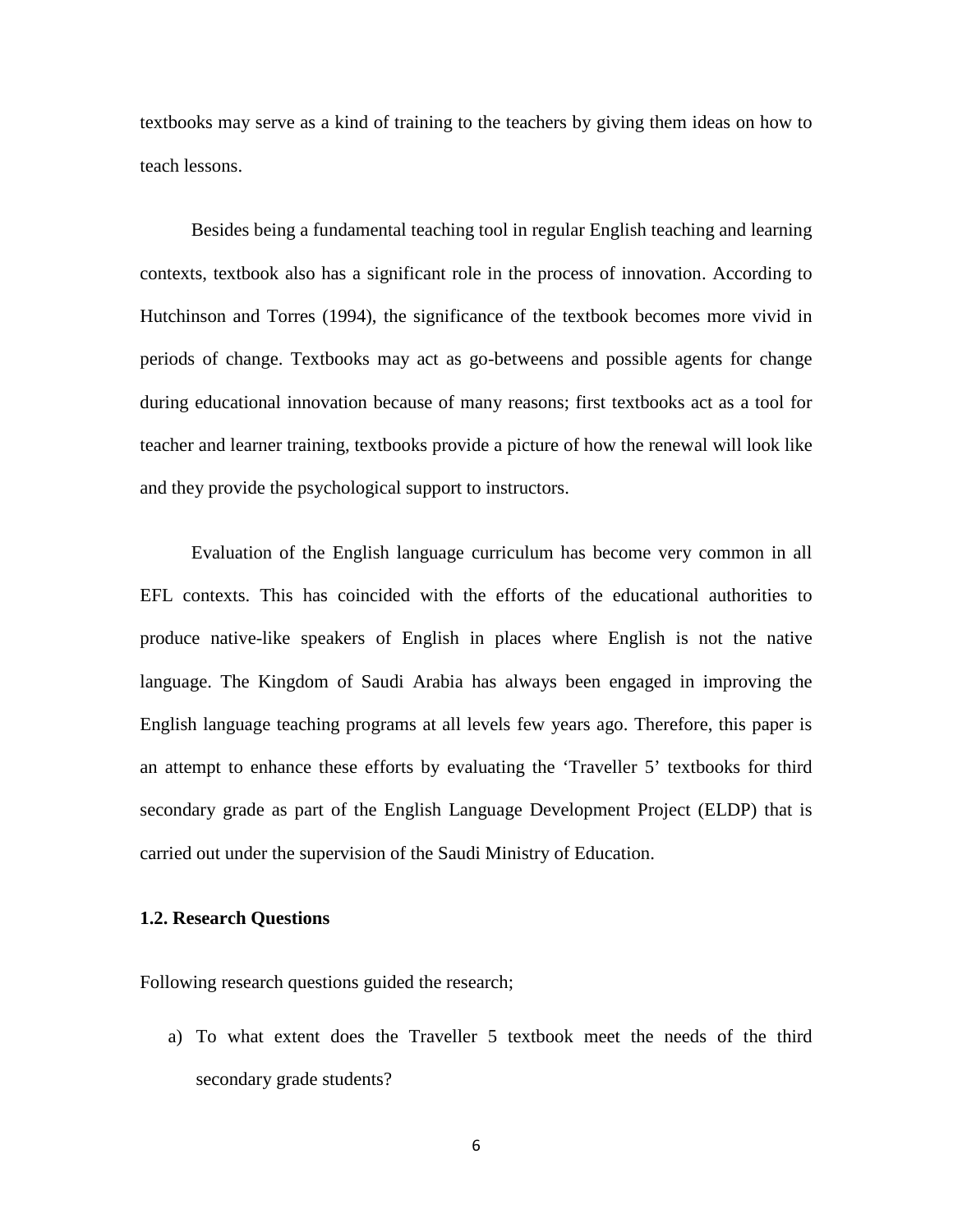- b) What do the students think of the textbook regarding its components?
- c) What are the changes that should be made to Traveller 5 textbook in order to meet the needs of the third secondary grade students?
- 2. Literature Review

#### **2.1. Types of Syllabus Evaluation**

 Evaluation of syllabuses is an essential aspect in teaching English as a foreign language. According to Ellis (1997), there are two main types of evaluation: predictive and retrospective evaluation. Predictive evaluation is the assessment of course before implementation while retrospective evaluation takes place after the course is implemented. He argues that instructors often encounter the mission of selecting the materials that they will use. In other words, the teachers need to conduct a predicative evaluation of the materials that they have in hand in order to determine which materials suit their purposes the best. In addition, once they use these materials, they need to carry out further evaluation to identify whether these materials were workable or not. This is what is called the retrospective evaluation (Ellis, 1997: 36).

This paper is a kind of the retrospective evaluation. Since the textbooks in Saudi public schools are not produced by the EFL instructors themselves, the instructors have to determine which textbooks suit the needs of their learners. Accordingly, there are many textbooks produced around the world every year and this wide collection of textbooks is designed for EFL situations. This variation results in a confusion among teachers, particularly those who have not strong experience. In addition, experienced instructors may find it difficult to determine a textbook for their target students. As has been pointed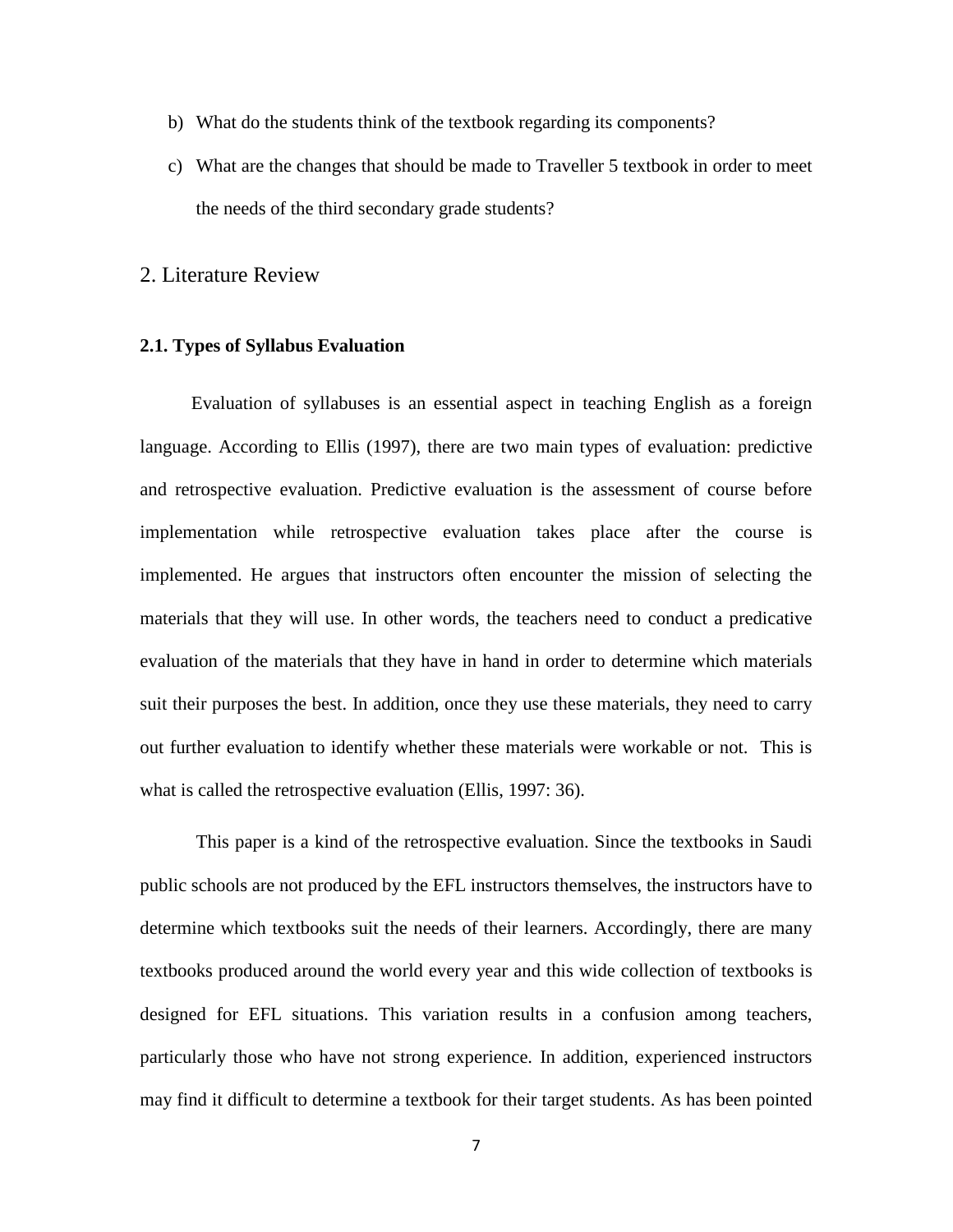out by Chambers (1997: 15), the materials selected in an English language teaching class should be chosen by the possible highest number of users. This is to enhance the feeling of decision ownership. Therefore, there is interrelatedness between the selection and evaluation of textbooks.

#### **2.2. Syllabus Evaluation Rationale**

Many reasons have been provided for textbook evaluation. Sheldon (1988) proposed that selection of an English language-teaching textbook often marks a significant a managerial and educational decision. Deep evaluation enables administrative and teaching staff of an organization to make a distinction between all available textbooks in the markets.

#### **2.3. ELT Syllabus Evaluation in the Global Context**

 As for ELT textbook evaluation, many studies concentrated on textbook analysis and evaluation in different contexts throughout the world. Kirkgöz (2009) evaluated three English textbooks (Texture, Time for English, and Trip 1) taught to grade four classes in primary schools under Turkish Ministry of National Education. For this purpose, he designed the questionnaire based on the curriculum objectives and the guidelines given by other researchers. Results of the study revealed that students unanimously agreed that each of the textbook was colorful, well-illustrated with pictures with interesting characters, drawings, and were appropriate to their own level, all making the learning of English easier and entertaining. Teachers also stated that the books promote student-centered learning allowing them to take an active part in the learning process through a variety of activities.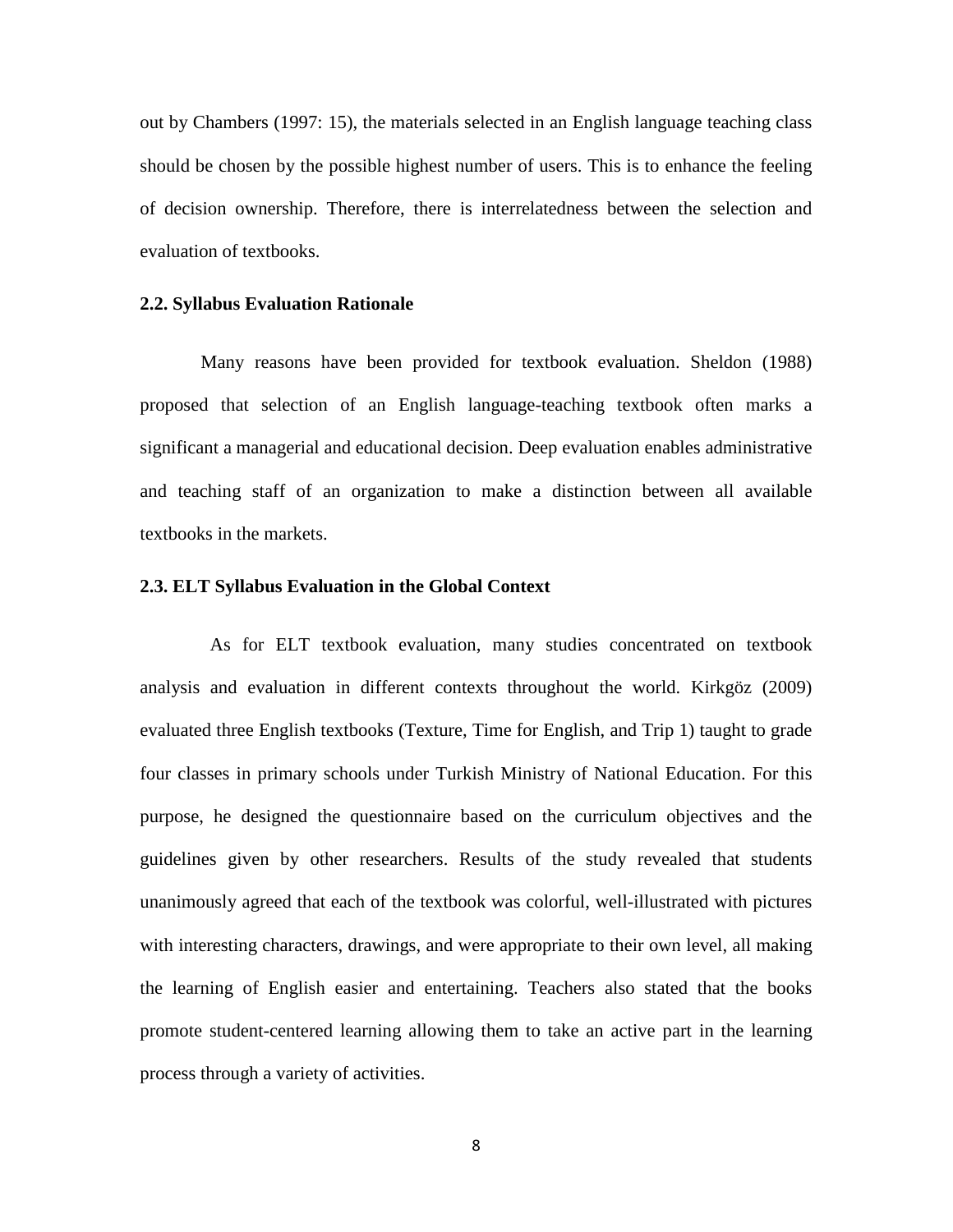Similarly, Mehrdad( 2012) evaluated the general English course at Islamic Azad University of Hamedan, Iran. The researcher used a questionnaire to investigate the students' conceptions of good learning of English expressed in terms of their own wants and lacks. The results of the study clearly pointed to a need to improve the course syllabus in different ways. The majority of the students expressed their desire to enlarge their vocabulary and strengthen their grammar.

 In addition, Zarei&Khalessi (2011) investigated cultural density in the internationally distributed textbooks (IDTs) of English Language, i.e., Interchange Series. The findings of the study indicated that textbooks are artifacts which are strongly grounded in cultural assumptions and biases.

Furthermore, Thein (2006) conducted a study to evaluate the suitability and effectiveness of the textbooks used for teaching English to religious studies students at Myanmar Institute of Technology. Questionnaires, interviews, and classroom observations were used to collect data both from teachers and learners. The study was aimed at investigating the extent to which teachers and learners' expectations match the objectives of the program in developing students' communicative skills and critical thinking. The findings revealed that textbooks used in the program were not suitable for reasons including: the textbooks did not contribute to achieve the needs and wants of both teachers and learners, they were not effective to promote students' critical thinking, and they were not effective in improving the students' communicative skills for everyday life situations. Thein (2006) suggested that textbooks must be localized to meet teachers and learners' needs. He also emphasized upon the importance of adapting activities that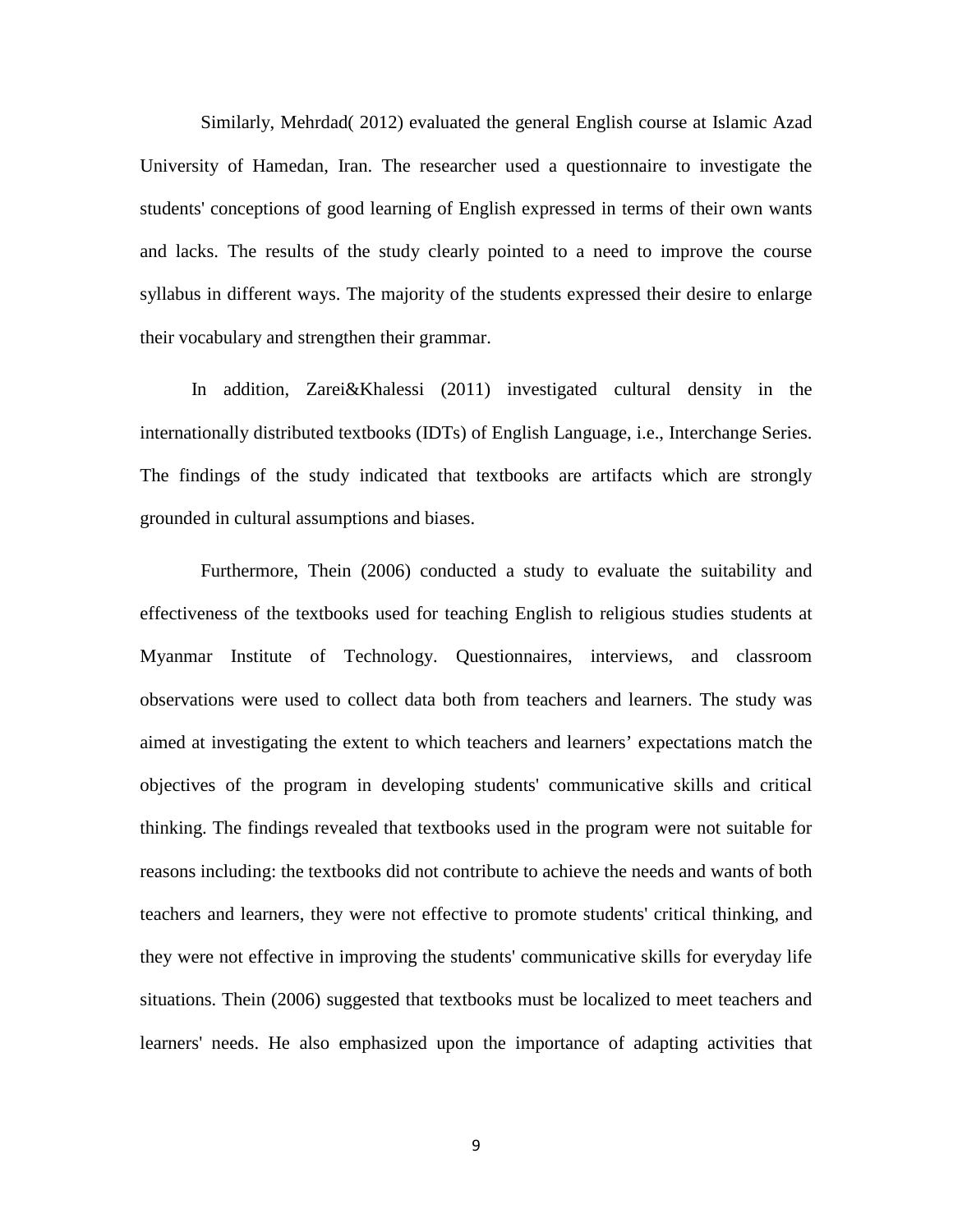encourage collaborative learning, natural and experiential interactions to help young people think critically.

#### **2.4. ELT Syllabus Evaluation in the Saudi Context**

The studies that tackled the evaluation of textbooks in Saudi Arabia in ELT context dealt with General English courses in the broader sense. Alamri (2008) evaluated quality of a sixth grade English language textbook for Saudi boys' schools which was introduced at elementary stage by Ministry of Education in 2004. This research project evaluates a new textbook that is considered the foundation stone in the English language program in Saudi Arabia. A survey questionnaire was used in this study to elicit the perspectives of 93 English language teachers and 11 supervisors in Riyadh Educational Zone about the textbook in question. Findings were generally in favor of the textbook except for the teaching methods and some other sub-items. The results also revealed that although needs' assessment criterion such as; general appearance, design and illustration, topic appropriateness, skills development, and flexibility are satisfied in the book but still they need to be improved.

Khafaji (2004) evaluated the materials used to teach English to the secondary level in Saudi public high schools. He discussed general educational policy of the Kingdom as well as specific policy for teaching English. General outcome of this study suggested that the materials have failed to provide students with an adequate source of interesting and academically purposeful substance to achieve the aims and objectives set for the students' learning process. The study also revealed that the Audio-Lingual approach, which is the underlying approach in teaching the materials, has been a factor in limiting the capabilities of accomplishing aims and objectives of learning the language.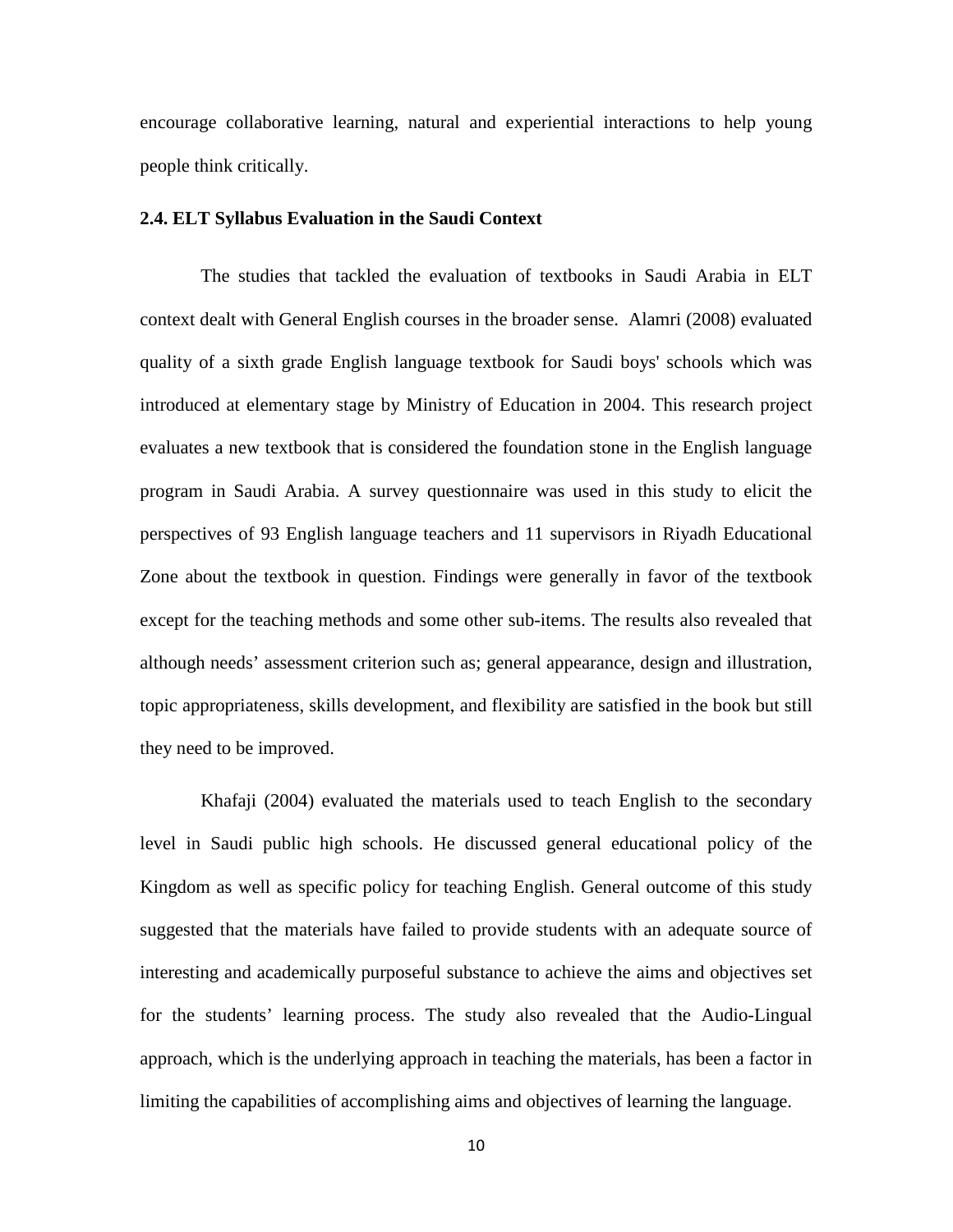Al – Jaser (1989) compared boys' and girls' First Secondary-level English Textbooks. He reported that such textbooks should be modified in the light of students' gender, level, and needs. Ereksoussy (1993) conducted an evaluation of the girls' First Grade Intermediate English Textbook. She evaluated the objectives, the content selection, practice activities, and assessment models. Al-Yousef (2007) investigated the third grade intermediate English Course Book in Saudi Arabia implemented in 2005 by the Ministry of Education. He argues that the results of the study revealed that both the teacherssupervisors and the students perceived the course book as moderately adequate.

 In addition, a recent study evaluated English for Specific Purposes (ESP) syllabuses. Habtoor (2012) carried out a study to evaluate First Class: English for Tourism, as an English for Specific Purposes (ESP) textbook taught to the sophomore students of Tourism and Archaeology at King Saud University, Riyadh, Saudi Arabia. The study tried to draw out the opinions of the teachers on the textbook regarding its components, its practicality, its activities, the language type, the subject, the content, and the four basic language skills incorporated in the book, the sub-skills of grammar and vocabulary, and how they are offered. It also investigated the appropriateness of the book regarding the learners' level and their needs. The results revealed that there was a consensus among the teachers on the suitability of the textbook. The results also revealed that the textbook corresponds to the teachers' expectations and meet the needs of the students in the Saudi Arabian context.

 Based on the above literature review, it is clear that the ELT syllabuses used in Saudi context still face problems related to the students' needs and meeting their due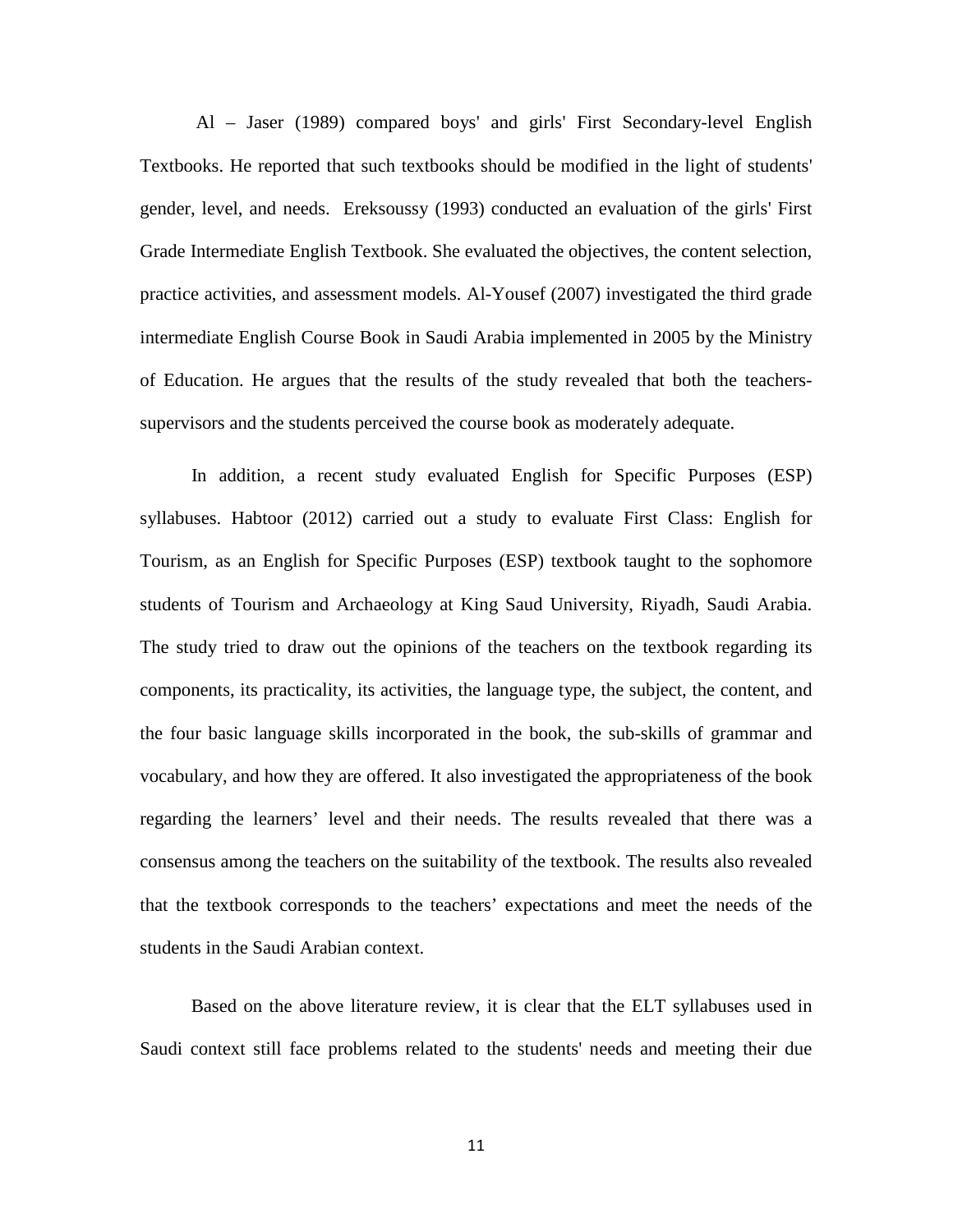language level. Therefore, this paper adds to the previous efforts to evaluate the new project's textbook 'Traveller 5' in the light of students' needs.

#### 3. Methodology

#### **3.1. Participants**

The participants of this project consisted of 500 female students at the third secondary grade in Riyadh region in the kingdom of Saudi Arabia. The study was conducted as part of the English Language Development Project (ELDP) that has been implemented by the Saudi Ministry of Education. The textbook series that was evaluated is called 'Traveller 5' series for the third secondary grade in the Saudi public schools.

#### **3.2. Instruments and Procedure**

 A questionnaire employing a three-point scale with ranges; "high", "mid", and "weak" was used. The questionnaire items were prepared by the English Language Development Project (ELDP). The questionnaire consisted of fourteen items to evaluate how the students perceive the 'Traveller 5' textbook. The items of the questionnaire tackled a number of syllabus design issues such as layout and design of the textbook.

#### **3.3. Data Analysis**

The students' responses to the questionnaire statements were collected and analyzed in terms of frequency and percentage of responses. Moreover, there is a rank of the statements according to the degree of frequency as perceived by the students.

12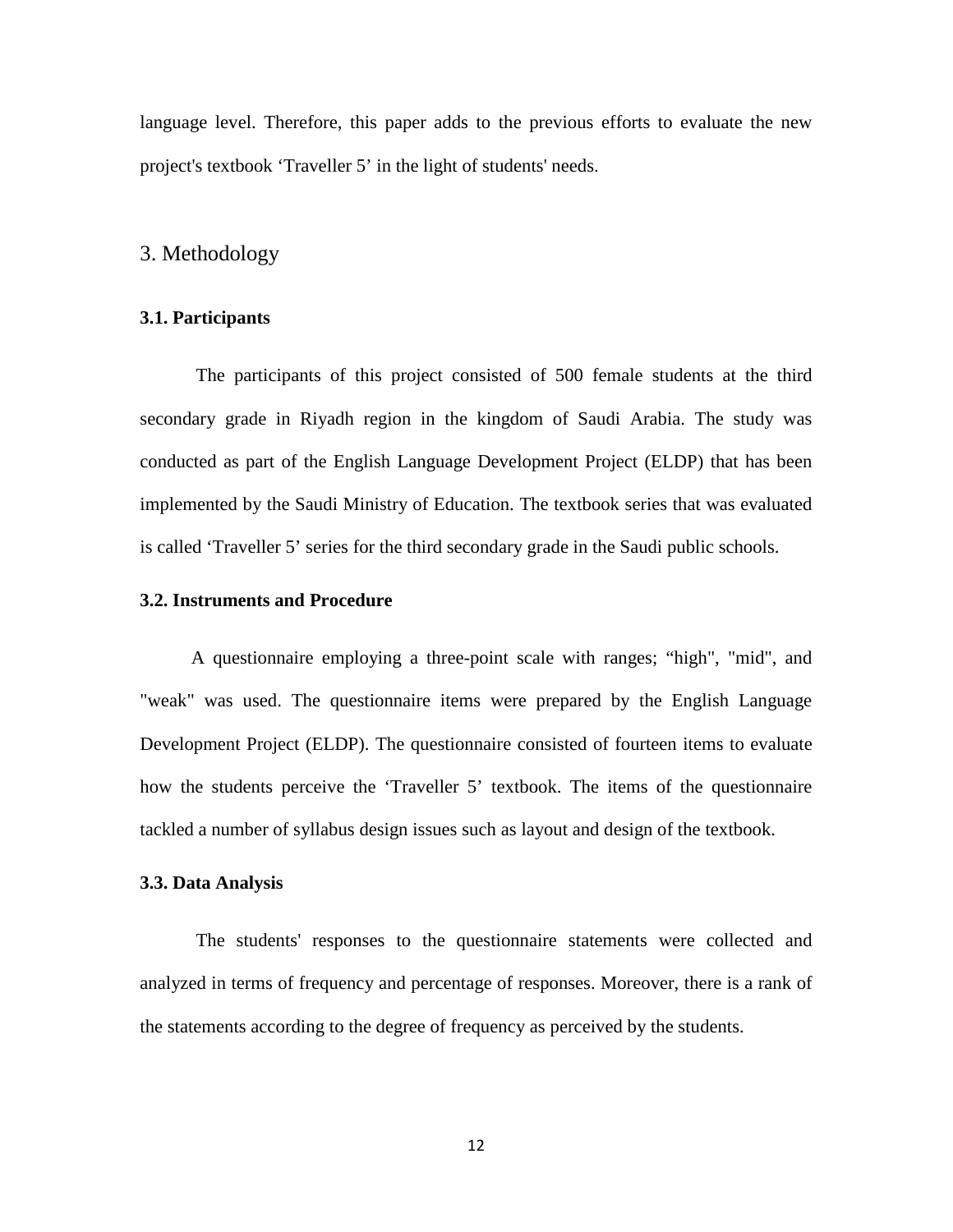### 4. Results & Discussion

In order to answer the research questions, the students' responses to the questionnaire statements have been analyzed. Below is a detailed discussion of the results obtained through this questionnaire.

#### <span id="page-12-0"></span>**4.1. Layout & Design**

Results reveal that textbook satisfies overall needs and requirements of the students as 47.93% of the students evaluated the technical design of the textbook units as "high", while 23.11% of the students evaluated the technical design of the textbook units as "mid", and only 10.33% of the students evaluated the technical design of the textbook units as "weak". Also, the majority of students believed that the textbook has adequate explanatory pictures and a diversification of pictures. 83.79% of the students evaluated the book as having a high degree of internal organization and layout. This can be shown in the below figure 1:



 **Figure 1-Students perception on the Layout and Design of the book**

Looking at the internal organization and layout of each unit, it can be noticed that the objectives are set out vividly and each unit concentrates on the four main skills.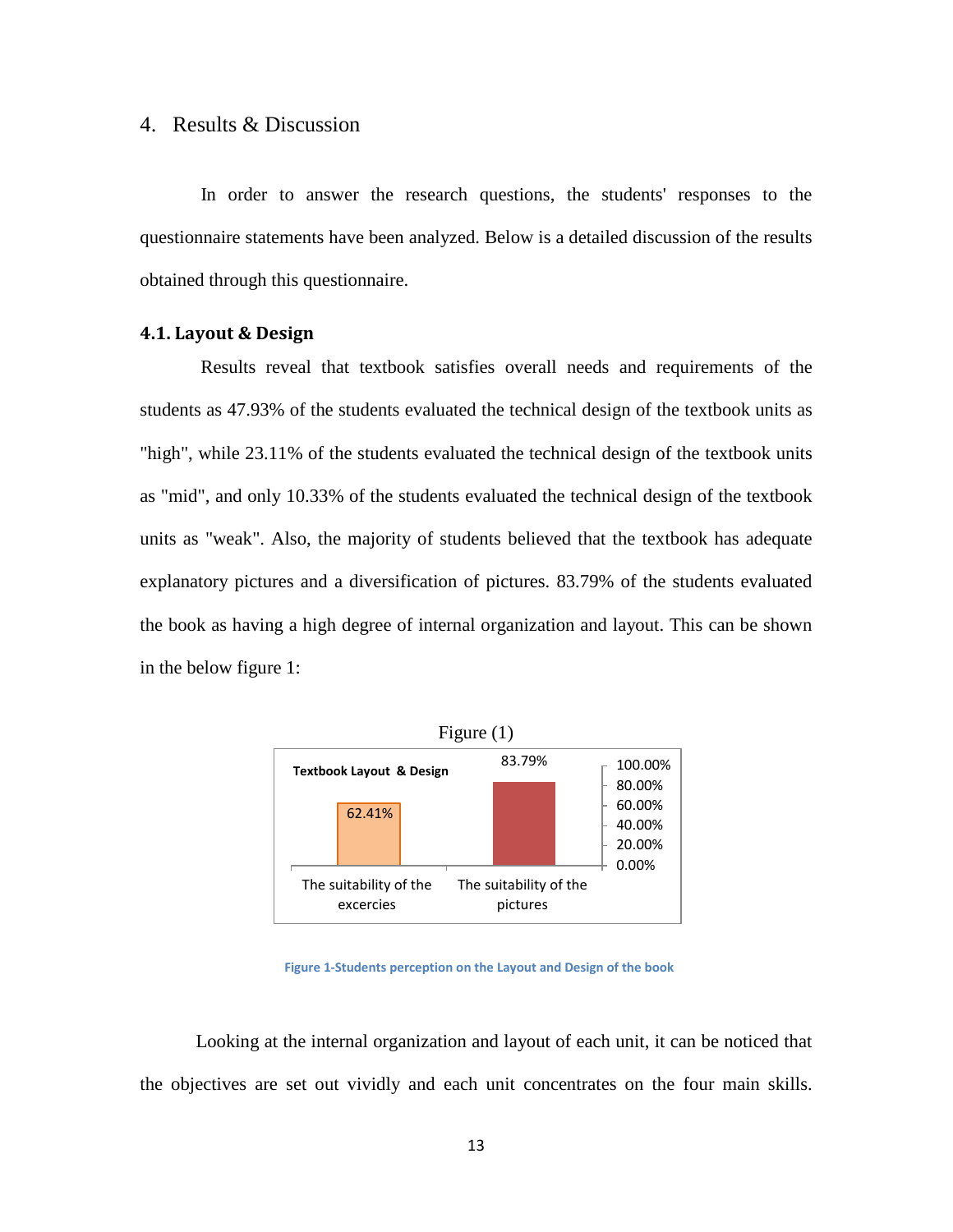Structures and communicative tasks are shown in daily life situations such as hotels, markets, airport, railway stations, etc. The classes of activities in each unit are presented in a specific order over the main skills and sub-skills. The unit starts with a writing task, followed by grammar and vocabulary, reading task, speaking, and practices. Summary of the main language functions and a list of the new words are provided in the unit.

#### **4.2. Subject and Content of the Textbook**

Most of the students appreciated the subject and content of the book as 59.65% of the students perceive that the objectives of the unit are clear, 48.96% of the students believe that the unit is associated with the student environment, and 63.79% of the students believe that the material is difficult for the students.

About 73% of the students' report that they benefit from the technologies associated with the units, 59.65% of the students report that the unit content is appropriate to the culture of the community, and 49% of the students report that the students interact with the unit. About half of the student report that the unit is not very easy to deal with.

#### **4.3. Language Skills**

 Looking at the textbook, the textbook presented a balance of the four main language skills. Speaking, reading, writing, and listening skills are represented equally in the textbook. Each unit in the textbook has exercises in speaking, reading, writing, and listening.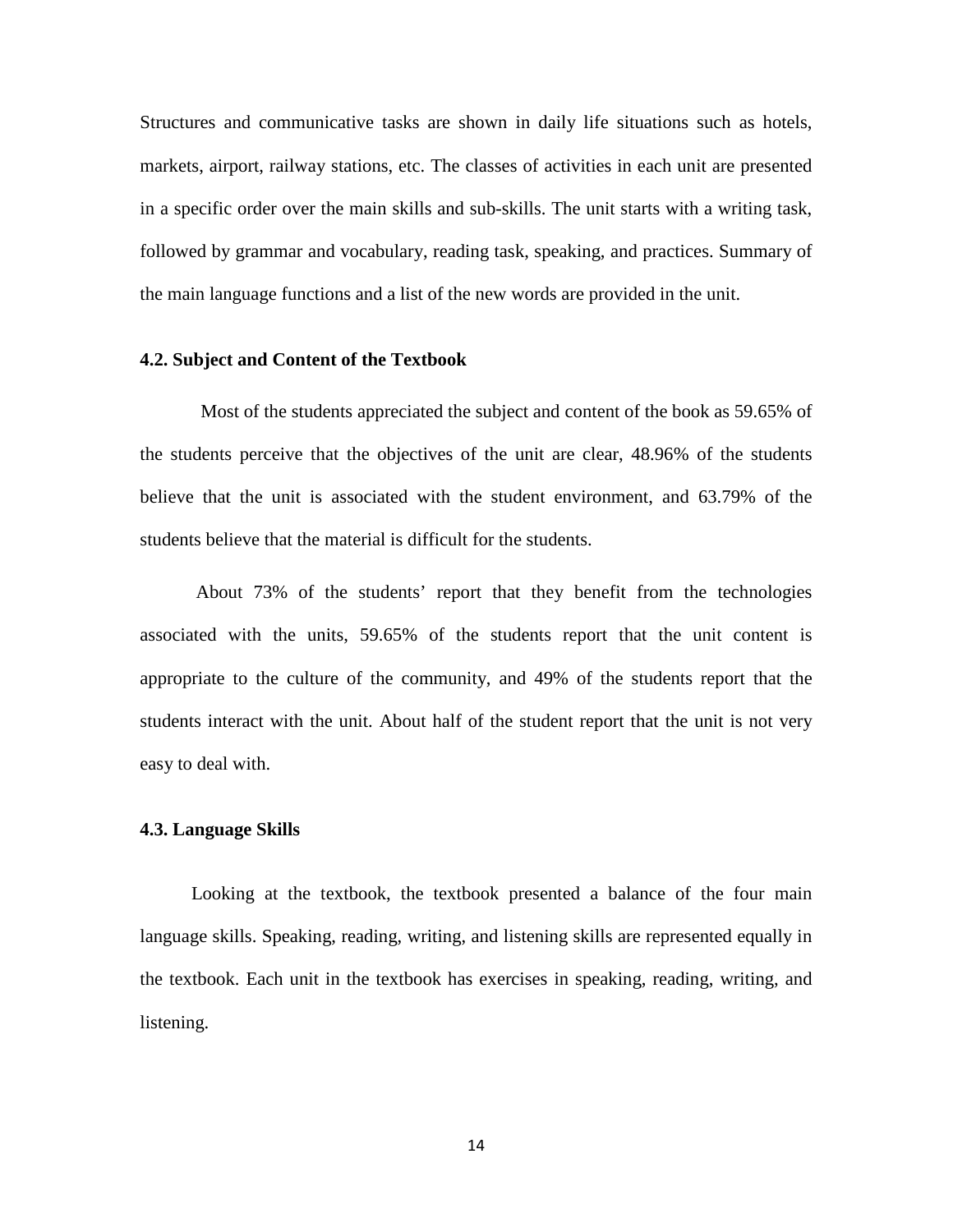#### **4.4. Overall Assessment of the Textbook**

 The figure below shows that the highest rank is given to the suitability of the pictures in the textbook, followed by the suitability of the exercises, the clarity of the objectives, the suitability of the textbook to the culture, and the provision of the feedback.



**Figure 2-Overall Assessment of the Book**

It is clear that there is an agreement among the students on the suitability of the textbook. Universally, the results show that the textbook comes to the students' expectations and meets the needs of the students in teaching and learning English in this particular stage. Eventually, this book becomes suitable for the purpose for which it has been selected and there is a match between the textbook and ELT syllabus at the abovementioned site. This sheds light of what Cunningsworth (1984) said that "there is no perfect textbook which meets all the requirements of teachers and students. Instead, it is the responsibility of the teacher to explore his own way of using or adapting the course book" (P.4).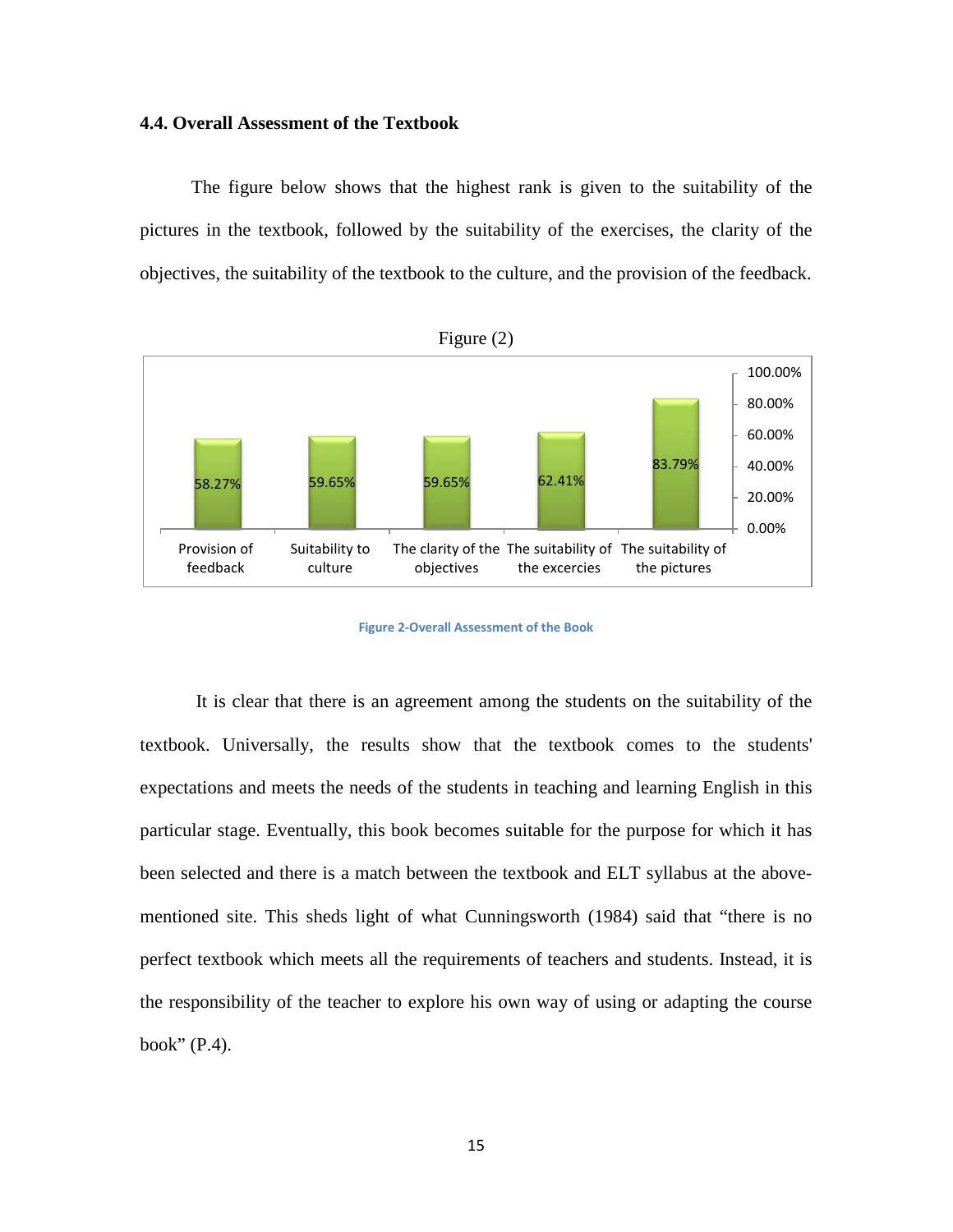However, there are some changes that should be made to 'Traveller 5' as per the perceptions of the students:

a) Most of the students reported that the material of the textbook is difficult for the students. According to Cowling (2007), the degree of difficulty of a textbook should be based on the students' level and their cognitive level.

For example, the reading material in unit 4 deals with the King Solomon's Mines. Such topics are considered difficult for the students at this age and their background about the relevant material is not too much. Easier materials should have been used in the syllabus. (p. 44).

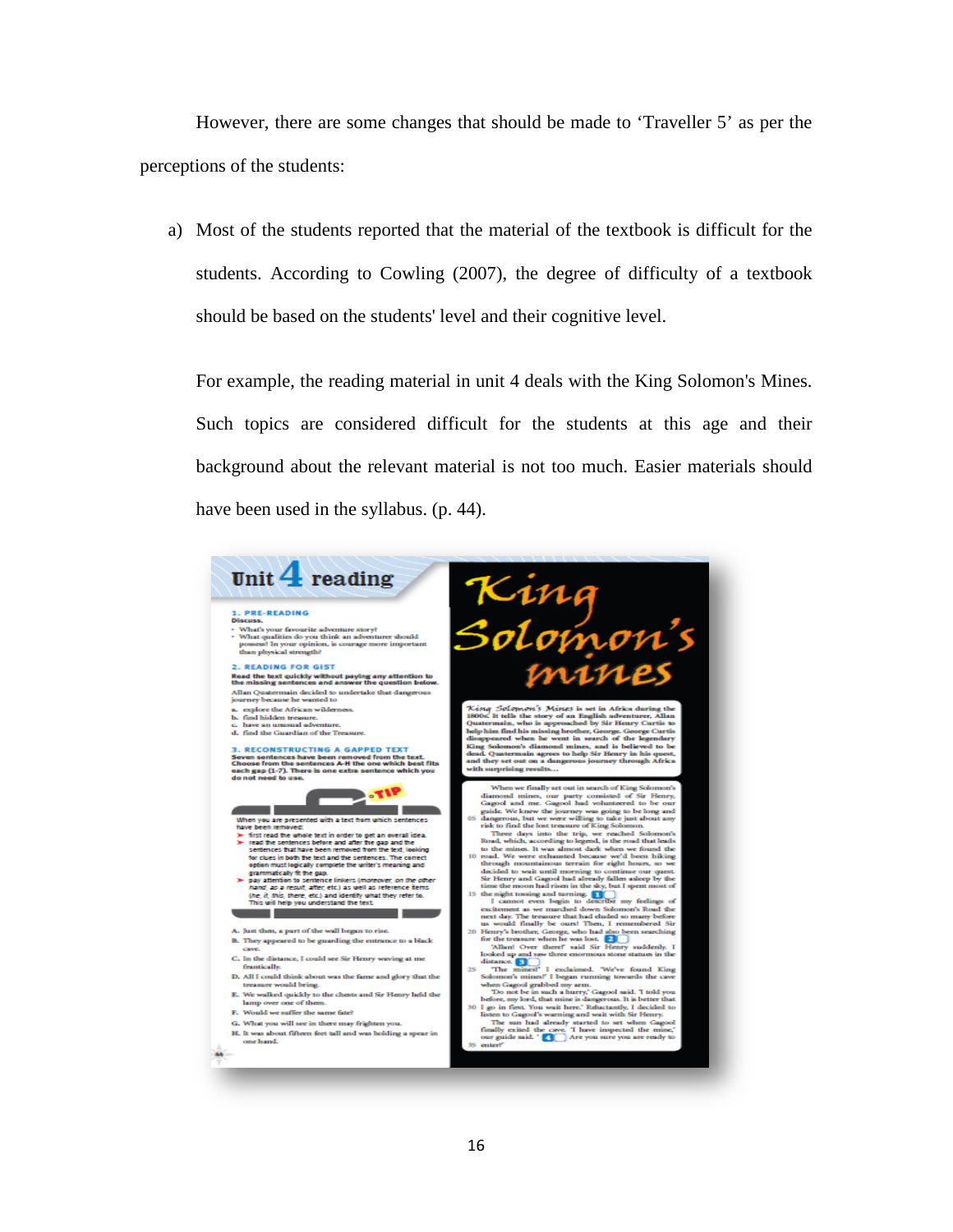

b) Also, the number of the new vocabulary items in the unit is not evaluated as high. Although there is a standard for the number of new lexical items in a unit, Habtoor (2012) reports that the textbook should provide the learners with new words in order to enrich their knowledge about the world.

For example, in unit 8, the "Advent of the dictionary" passage does not contain many new words as highlighted by the yellow color in the text. The textbook is good at enhancing the lexical knowledge of the students by introducing the words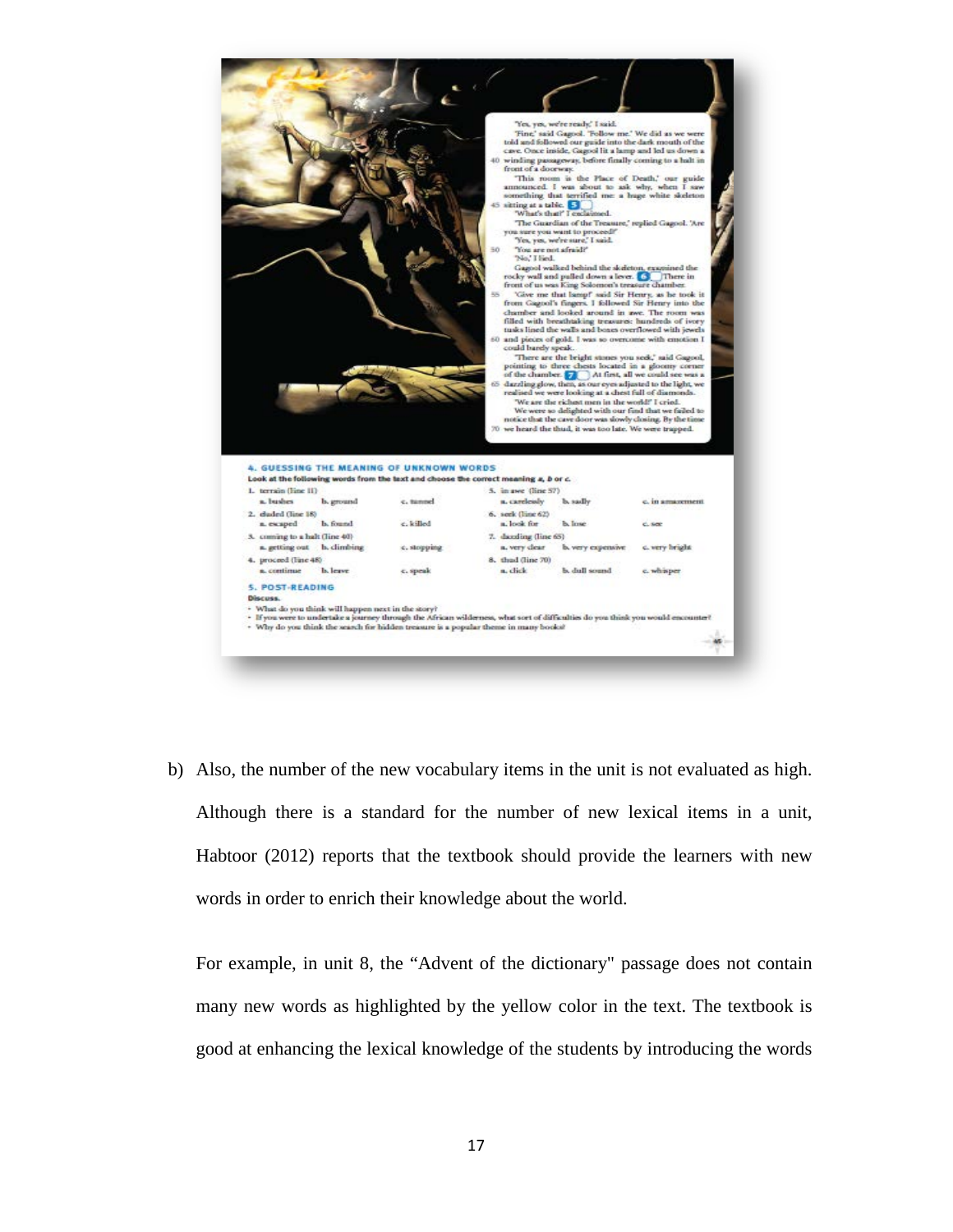in the context, but new and valuable words should be introduced in order to maximize the lexical knowledge of the students. (P.96).

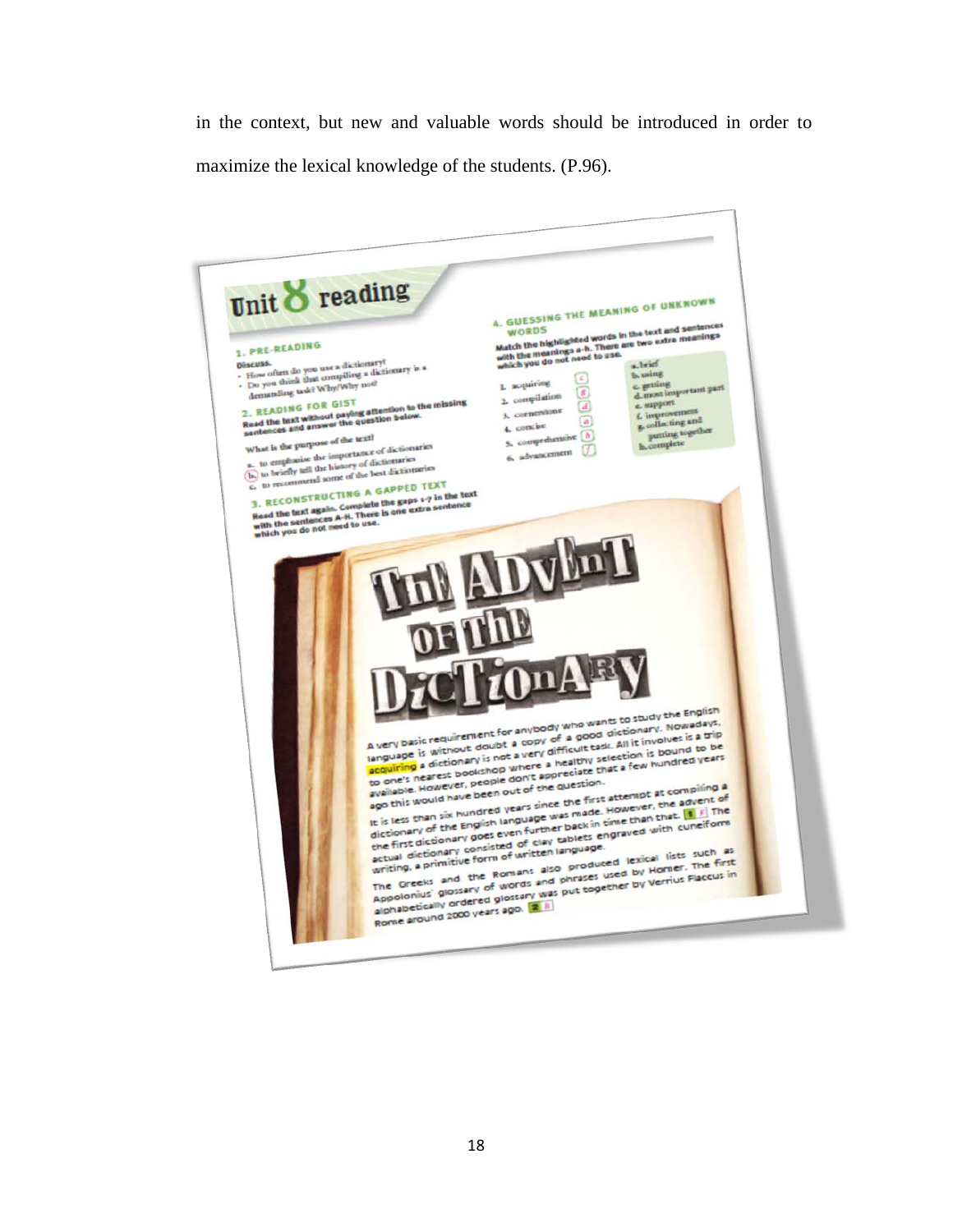

c) Eventually, the provision of the opportunity for the students to interact and to practice language with peers is not evaluated as high in the study. The main aim of learning a language is for communication. Jackson (2005), reports that the proper textbook is the one that provided the students with a sufficient amount of interaction of all types.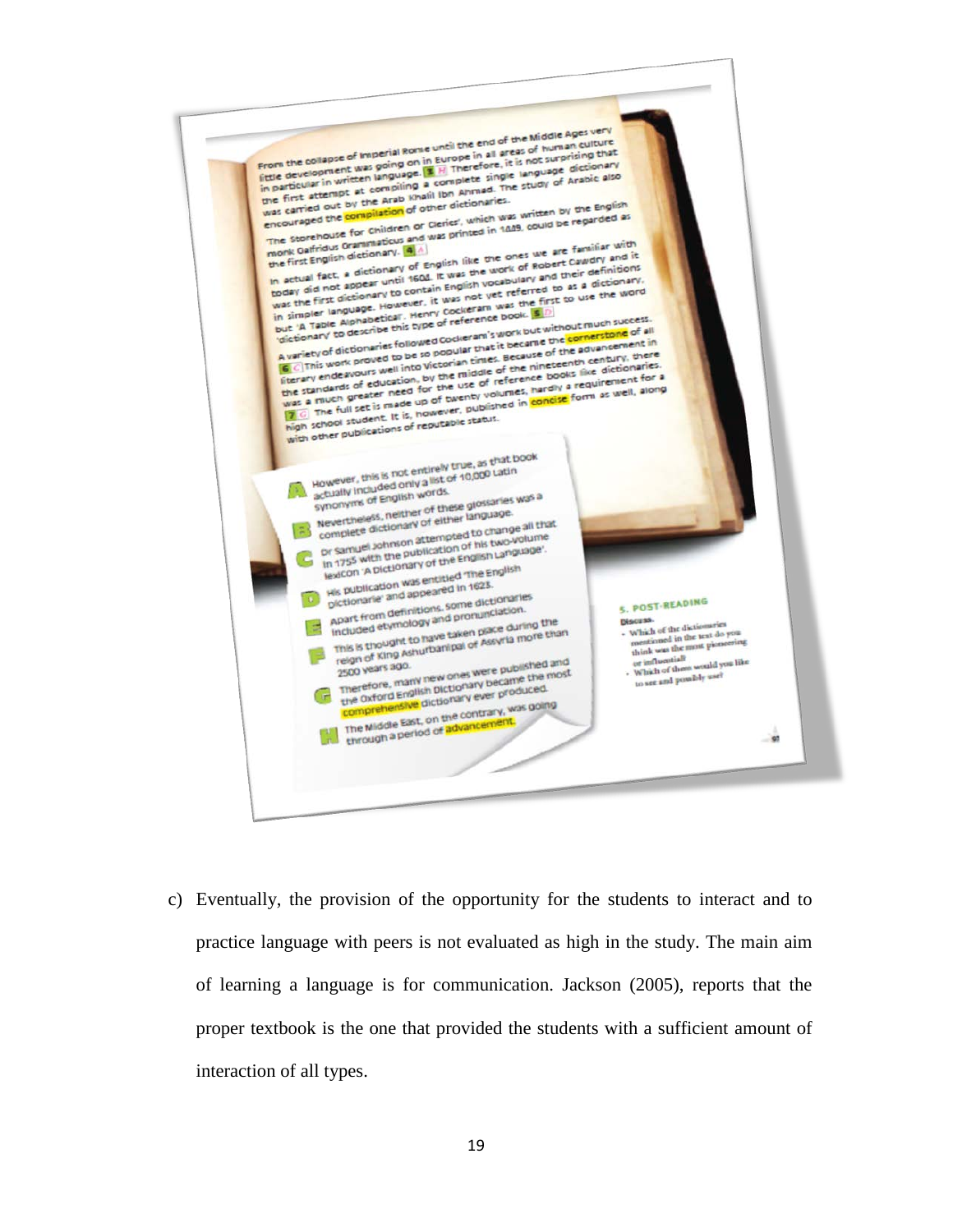For example, in unit 7, the further discussion section tackles some open questions that can be made between one of two groups of students. Instead, the activity is not designed for this purpose. The pair and group activities are not much used in the curriculum. Most of the tasks are required to be performed by the student himself. The pair and group activities need to be maximized in order to enhance interaction between the students and the teachers and between the students and their peers. (P. 92).

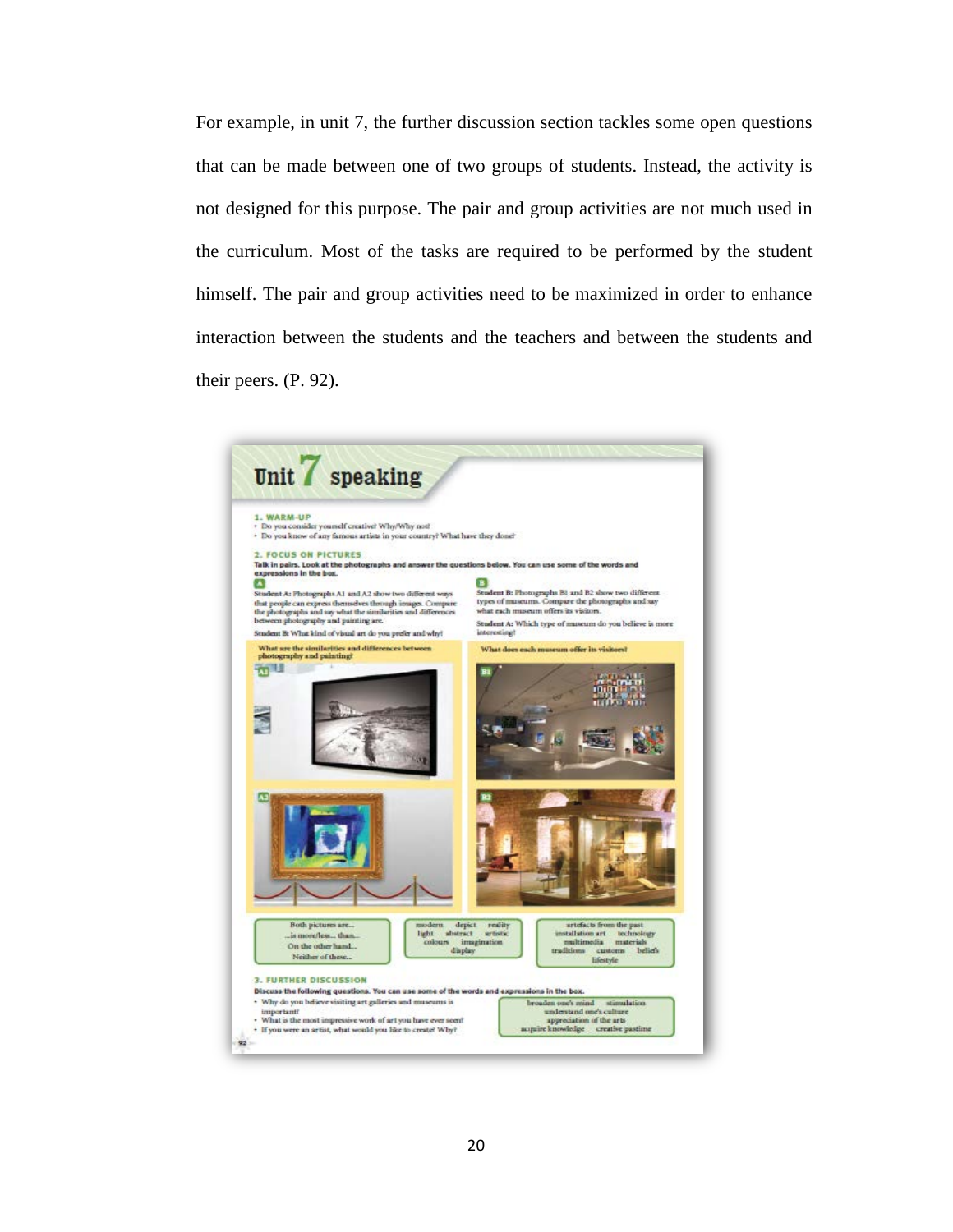

# **5. Conclusion**

 Present research paper was an evaluation of the 'Traveller 5' curriculum taught to the third secondary Schools in Saudi Arabic. This syllabus has been introduced as part of the English Language Development Project. The above mentioned evaluation reflects the notion that the ELT syllabuses must undergo continuous evaluation in order to see whether these syllabuses meet the students need or not. The assessment of 'Traveller 5'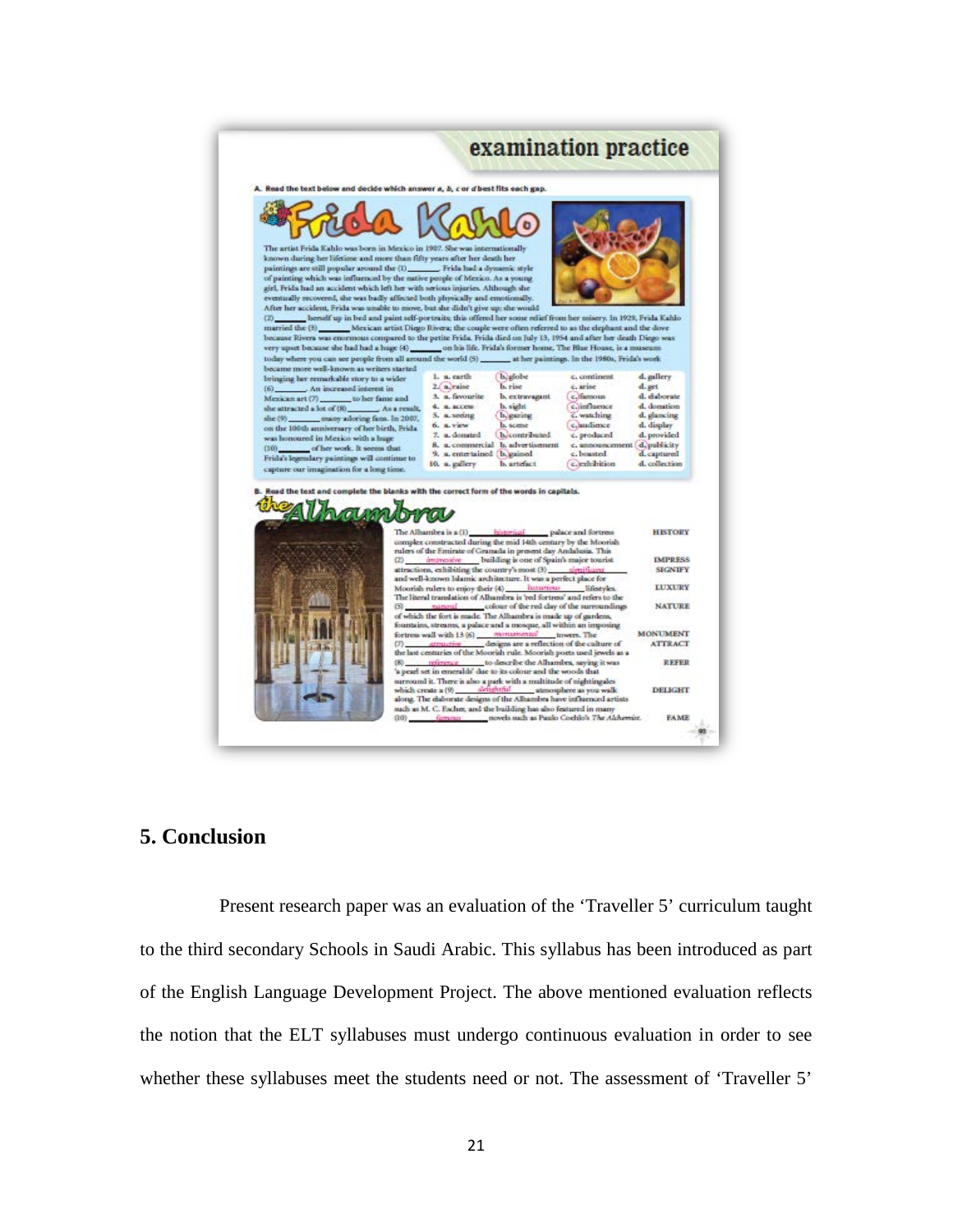series as per students perceptions reveal that though students are satisfied with the syllabus yet there are minor issues like; the difficulty of the material in the textbook, the allowing students to interact in the classroom, and the number of the new vocabulary items in the textbook. Adding communicative exercises and activities such as group and pair work, games, puzzles and role-play as these can help students carry out their communicative tasks in real life. Communicative approaches that can allow various activities are highly recommended. Only then, student can be encouraged to talk and actually use the language. The attention should be on the performance and meaning rather than competence and accuracy.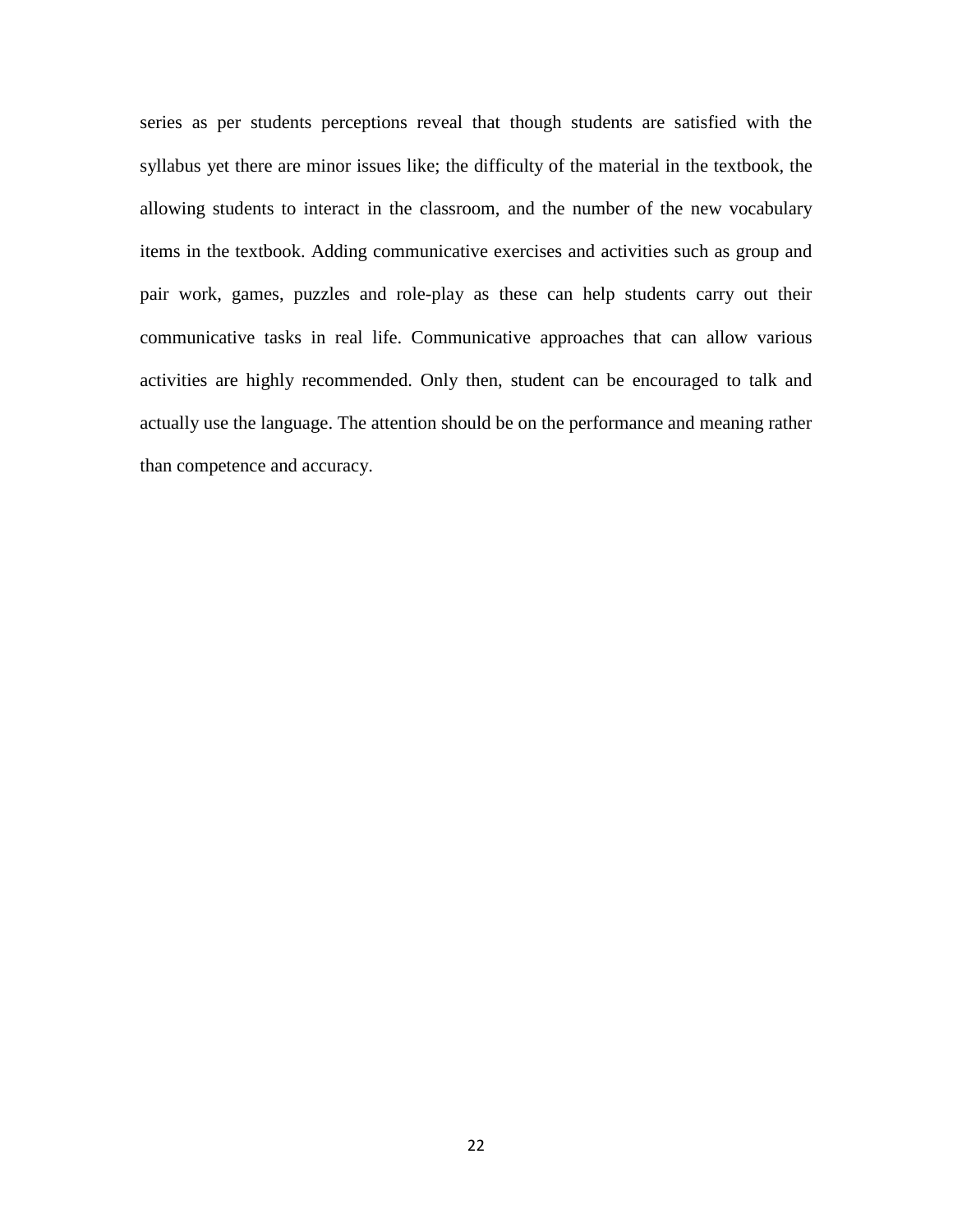# **References**

- Alamri, A. (2008). **An Evaluation of the Sixth Grade English Language Textbook for Saudi Boys' Schools**. Thesis Submitted to the Department of English Language in Partial Fulfillment of the Requirements for the Master Degree of Arts in Applied Linguistics at the College of Arts at King Saud University.
- Al-Jaser, A. M. (1989). **An analysis of the English language textbooks taught at the first year boy and girls' secondary schools: a comparative study**. Unpublished MA dissertation, King Saud University, Riyadh.
- Al-Yousef, H. S. (2007**) An evaluation of the third grade intermediate English textbook in Saudi Arabia.**

 Retrieved: December 1, 2012. From the World Wide Web: [http://repository.ksu.edu.sa/jspui/bitstream/123456789/8767/1/An%20evaluation%20of](http://repository.ksu.edu.sa/jspui/bitstream/123456789/8767/1/An%20evaluation%20of%20the%20third%20grade%20intermediate.pdf) [%20the%20third%20grade%20intermediate.pdf](http://repository.ksu.edu.sa/jspui/bitstream/123456789/8767/1/An%20evaluation%20of%20the%20third%20grade%20intermediate.pdf)

- Chambers, F. (1997). Seeking consensus in textbook evaluation. **ELT Journal**. 51(1).
- Cowling, J. (2007). Needs analysis: Planning a syllabus for a series of intensive workplace courses at a leading Japanese company. **English for Specific Purposes** 26, 426–442.
- Cunningsworth, A. (1984). **Evaluating and selecting EFL teaching materials.**  Oxford: Heinemann Educational.1984. 44.
- Ellis, R. (1997). The empirical evaluation of teaching materials. **ELT Journal**, 51 (1), 36-42.
- Ereksoussy, M. (1993). **Evaluating the English language textbook studied in the first year at girls' intermediate schools in Saudi Arabia**. Unpublished MA dissertation, King Saud University, Riyadh.
- Habtoor, H.A. (2012). English for Specific Purpose Textbook in EFL Milieu: An Instructor's Perspective Evaluation. **International Journal of Linguistics***.* Vol. 4, No. 3.
- Hutchinson, T., & Torres, E. (1994). The textbook as agent of change. **ELT Journal***,* 48, 4, 315-328.